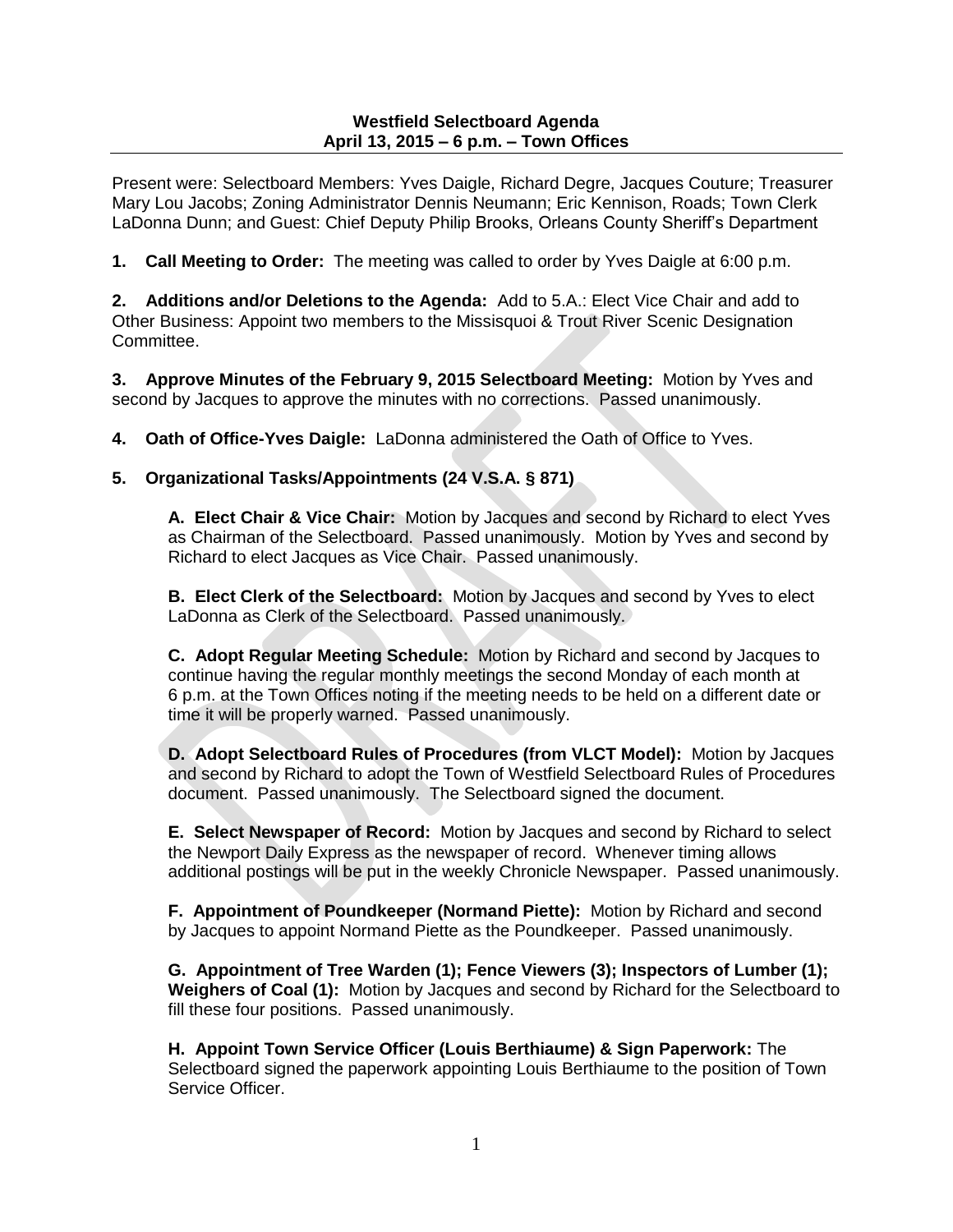**6. Sign Sheriff Contract and Review Monthly Reports:** Chief Deputy Philip Brooks from the Orleans County Sheriff's Department reviewed the contract with the Selectboard. The Selectboard signed the yearly contract in the amount of \$11,992.51. There will be four installment payments of \$2,998.13. Yves reviewed the February Sheriff's report which showed 23.25 patrol hours and three fines totaling \$507. The Selectboard asked Chief Deputy Brooks about closing Reservoir Road in the winter. He suggested drafting an ordinance which would list the closure time frame and weight restrictions on the road or possibly adding it to an existing Road Ordinance.

**7. Zoning Administrator-Dennis Neumann:** Dennis told Selectboard members he has encountered several inconsistencies while working with the Zoning Bylaws. He will be reviewing the bylaws and making a list of these items for the Planning Commission to consider when they next update the Zoning Bylaws.

**8. Complete and Adopt Financial Plan Packet for Annual Meeting at District 9:** The annual meeting is scheduled for April 15<sup>th</sup> at 7 a.m. at the Town Offices. The financial packet will be completed at the meeting. The Selectboard signed the Certificate of Compliance for Town Roads. Mary Lou Jacobs provided the Selectboard with the numbers needed for the financial packet. Yves reported that all Class 2 roads are now mandated by statute to have centerline striping. LaDonna will contact Mark Haughwout at VTrans to provide the necessary information.

**9. Update on CLiF Library Grant and Search for New Librarian:** Yves reviewed the grant that LaDonna wrote for the Library. LaDonna reported that Rachel Gunn has taken a full-time job elsewhere and will be leaving her position as Librarian mid-June. There was discussion about how to increase usage of the Library. The Selectboard will consider adjusting the hours to accommodate patrons who may be in school or working during the current daytime hours. LaDonna expressed her opinion that the new Librarian candidate should have a strong background in children's programming to encourage more activities at the Library. All agreed the library is an under-utilized resource. LaDonna will post a flyer in town to look for a local Librarian. She will also contact the North Troy Library to see if there is a possibility of sharing staff.

**10. Upcoming Fire District Bond Informational Meeting 5/19 & Bond Vote 5/26:** Yves reviewed the last minutes from the Fire District Informational Meeting highlighting the problems with the newly drilled well. The Fire District is going to have a Bond Vote on May 26. LaDonna reported that Gordon Lesperance spoke with her and said their lawyer is doing all the required paperwork, ads and postings for the election. He has asked if the Town or the Fire District pays for the actual election day costs. The Fire District is asking the Town Clerk to run the election, provide the required ballot clerks and do the counting/reporting results. Motion by Jacques and second by Richard for the Town not to pay for the election costs because the Town and the Fire District have always acted as independent municipalities**.** Passed unanimously. LaDonna will notify Gordon Lesperance and suggest that the election be held at the Town Office to save on payroll expenses. The Town will bill the Fire District for the ballot clerk's payroll costs.

**11. Sign Liquor License for Westfield General Store:** The Selectboard approved and signed the liquor license for the Westfield General Store.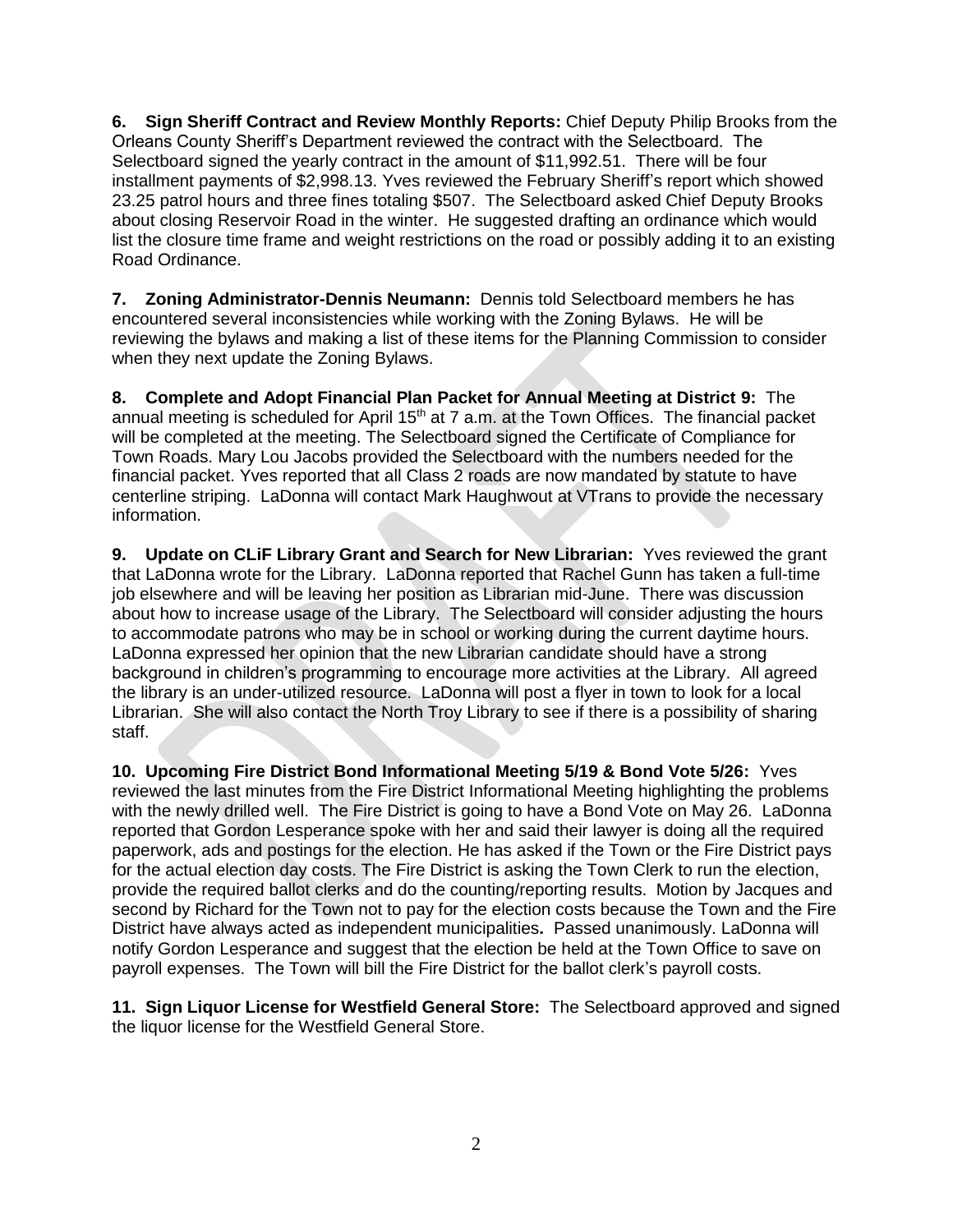## **12. Treasurer, Mary Lou Jacobs:**

**A. Investing Money:** Yves shared updated CD interest rate information from all the local financial institutions. There is currently money to invest for the Good Neighbor Fund, Grader Fund and Reappraisal Fund. Mary Lou will make the investment with the North Country Federal Credit Union who is offering the best interest rate of 2.25%.

**B. Worker's Comp Insurance:** Mary Lou said she has learned our workers comp insurance does not cover elected officials and volunteers. She is going to investigate this further and get a quote for coverage if necessary.

**C. Health Insurance Renewal—Old Premium \$582 + \$20/Monthly Broker Fee; New Premium \$624 + \$20/Monthly Broker Fee (up \$42):** The policy will be rolled over as is. During the next open enrollment period we'll investigate eliminating the broker option which will allow us to enroll directly through Vermont Health Connect.

**13. Update on Regional Adoption of Town Plan-LaDonna Dunn:** LaDonna said we are waiting on a date for the Regional Planning Commission Public Hearing which will be a joint meeting with Newport. She will notify the local Planning Commission and the Selectboard when NVDA has set a date.

## **14. Recycling Updates:**

**A. Planet Aid 'Yellow Box':** The Yellow Box has arrived and is located at the Community Center. Yves has received positive feedback about this new recycling opportunity. He has been handing out flyers at recycling to promote its usage.

**B. Westfield Hazardous Waste Day-June 13:** Yves has been promoting this date at recycling and it is on the website.

**C. Green Up Day-May 2:** LaDonna will call to see when the Green Up bags will be arriving.

**15. Mystery Parcel-Note from Listers-LaDonna Dunn:** The Selectboard reviewed a letter from the Listers stating they would feel more comfortable having Town Attorney Bill Davies do a title search to confirm the owner of the mystery parcel. LaDonna will contact Bill for an appointment.

**16. Update on Reservoir Rd.:** After discussion, it was decided Richard will order two signs for Reservoir Road that say No Trucks. Eric will be asked to purchase barricades to close the road at the first snowfall.

**17. Recycling Center Lighting:** Yves asked for extra lighting at the Recycling Center in the ceiling towards the door. All were in agreement to install the extra lighting.

**18. Adopt Local Emergency Operations Plan (LEOP) & National Incident Management System (NIMS) & Discuss ICS 100 Course:** Yves reported he passed the ICS 100 online course required by FEMA before the LEOP can be adopted. Motion by Jacques and second by Richard to adopt the LEOP and the NIMS documents. Passed unanimously.